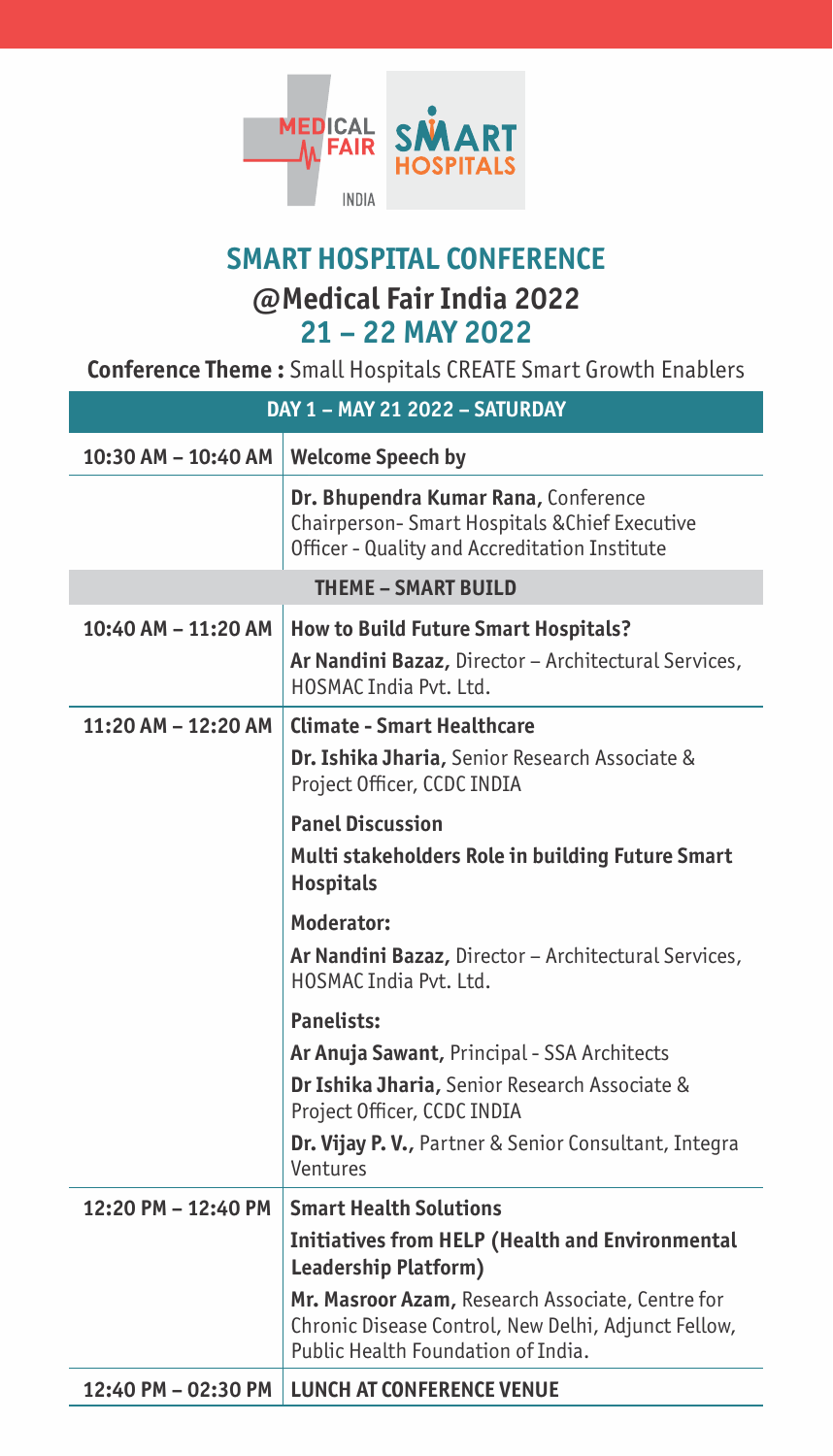| 02:30 PM - 03:00 PM<br><b>Small Hospitals Operations - How to become</b><br><b>Smarter in Care delivery?</b><br>Mr. Sudhaker Jadhav, Chief Operating Officer, Oasis<br>Fertility<br>03:00 PM - 03:10 PM<br><b>Smart Skills of Administrators in Managing Smart</b><br>Hospitals!<br>Dr. Rajeev Agarwal, Medical Director, KKasturi<br>Medicare<br>03:10 PM - 03:20 PM<br>Mr. Ratul Lahiri, CEO & Founder, Purple Ribbon<br>Dr. Shyama Nagarajan, Executive Director, Academy<br>3:20 PM - 03:30 PM<br>of Hospital Administration, (AHA) & faculty<br><b>Panel Discussion</b><br>03:30 PM - 04:00 PM<br>Moderator:<br>Dr. B K Rana, Founder - QAI<br><b>Panelists:</b><br>Dr. Rajeev Agarwal, Medical Director, KKasturi<br>Medicare<br>Dr. Shyama Nagarajan, Executive Director, Academy<br>of Hospital Administration, (AHA) & faculty<br>Mr. Ratul Lahiri, CEO & Founder, Purple Ribbon<br>04:00 PM - 4:15 PM<br>Digital Technology Solutions, building connect<br>between Care Providers and Users!<br>Dr. Arun P Jose, MD, PGDMRCH, Deputy Director -<br>Centre for Digital Health, Public Health Foundation<br>of India<br>04:15 PM - 04:25 PM<br><b>Closing Remarks</b><br>Dr. B K Rana |  |
|-----------------------------------------------------------------------------------------------------------------------------------------------------------------------------------------------------------------------------------------------------------------------------------------------------------------------------------------------------------------------------------------------------------------------------------------------------------------------------------------------------------------------------------------------------------------------------------------------------------------------------------------------------------------------------------------------------------------------------------------------------------------------------------------------------------------------------------------------------------------------------------------------------------------------------------------------------------------------------------------------------------------------------------------------------------------------------------------------------------------------------------------------------------------------------------------------|--|
|                                                                                                                                                                                                                                                                                                                                                                                                                                                                                                                                                                                                                                                                                                                                                                                                                                                                                                                                                                                                                                                                                                                                                                                               |  |
|                                                                                                                                                                                                                                                                                                                                                                                                                                                                                                                                                                                                                                                                                                                                                                                                                                                                                                                                                                                                                                                                                                                                                                                               |  |
|                                                                                                                                                                                                                                                                                                                                                                                                                                                                                                                                                                                                                                                                                                                                                                                                                                                                                                                                                                                                                                                                                                                                                                                               |  |
|                                                                                                                                                                                                                                                                                                                                                                                                                                                                                                                                                                                                                                                                                                                                                                                                                                                                                                                                                                                                                                                                                                                                                                                               |  |
|                                                                                                                                                                                                                                                                                                                                                                                                                                                                                                                                                                                                                                                                                                                                                                                                                                                                                                                                                                                                                                                                                                                                                                                               |  |
|                                                                                                                                                                                                                                                                                                                                                                                                                                                                                                                                                                                                                                                                                                                                                                                                                                                                                                                                                                                                                                                                                                                                                                                               |  |
|                                                                                                                                                                                                                                                                                                                                                                                                                                                                                                                                                                                                                                                                                                                                                                                                                                                                                                                                                                                                                                                                                                                                                                                               |  |
|                                                                                                                                                                                                                                                                                                                                                                                                                                                                                                                                                                                                                                                                                                                                                                                                                                                                                                                                                                                                                                                                                                                                                                                               |  |
|                                                                                                                                                                                                                                                                                                                                                                                                                                                                                                                                                                                                                                                                                                                                                                                                                                                                                                                                                                                                                                                                                                                                                                                               |  |
|                                                                                                                                                                                                                                                                                                                                                                                                                                                                                                                                                                                                                                                                                                                                                                                                                                                                                                                                                                                                                                                                                                                                                                                               |  |
|                                                                                                                                                                                                                                                                                                                                                                                                                                                                                                                                                                                                                                                                                                                                                                                                                                                                                                                                                                                                                                                                                                                                                                                               |  |
|                                                                                                                                                                                                                                                                                                                                                                                                                                                                                                                                                                                                                                                                                                                                                                                                                                                                                                                                                                                                                                                                                                                                                                                               |  |
| DAY 2 - MAY 22 2022 - SUNDAY                                                                                                                                                                                                                                                                                                                                                                                                                                                                                                                                                                                                                                                                                                                                                                                                                                                                                                                                                                                                                                                                                                                                                                  |  |
| 10:30 AM - 10:40 AM<br><b>Welcome Speech by</b><br>Dr. Bhupendra Kumar Rana, Conference<br>Chairperson - Smart Hospitals & Chief Executive<br>Officer - Quality and Accreditation Institute                                                                                                                                                                                                                                                                                                                                                                                                                                                                                                                                                                                                                                                                                                                                                                                                                                                                                                                                                                                                   |  |
| THEME 3 - SMART QUALITY                                                                                                                                                                                                                                                                                                                                                                                                                                                                                                                                                                                                                                                                                                                                                                                                                                                                                                                                                                                                                                                                                                                                                                       |  |
| 10:40 AM - 11:10 AM<br><b>Building Smart Quality Care</b><br>Dr B K Rana, CEO, Quality and Accreditation<br><b>Institute</b>                                                                                                                                                                                                                                                                                                                                                                                                                                                                                                                                                                                                                                                                                                                                                                                                                                                                                                                                                                                                                                                                  |  |
| 11:10 AM - 11:25 AM<br>Smart Technologies help to build Quality Care!<br><b>Smart Technologies</b><br>Mr. Sridhar Paripooranam, Managing Director,<br>Sukraa Software Solution                                                                                                                                                                                                                                                                                                                                                                                                                                                                                                                                                                                                                                                                                                                                                                                                                                                                                                                                                                                                                |  |